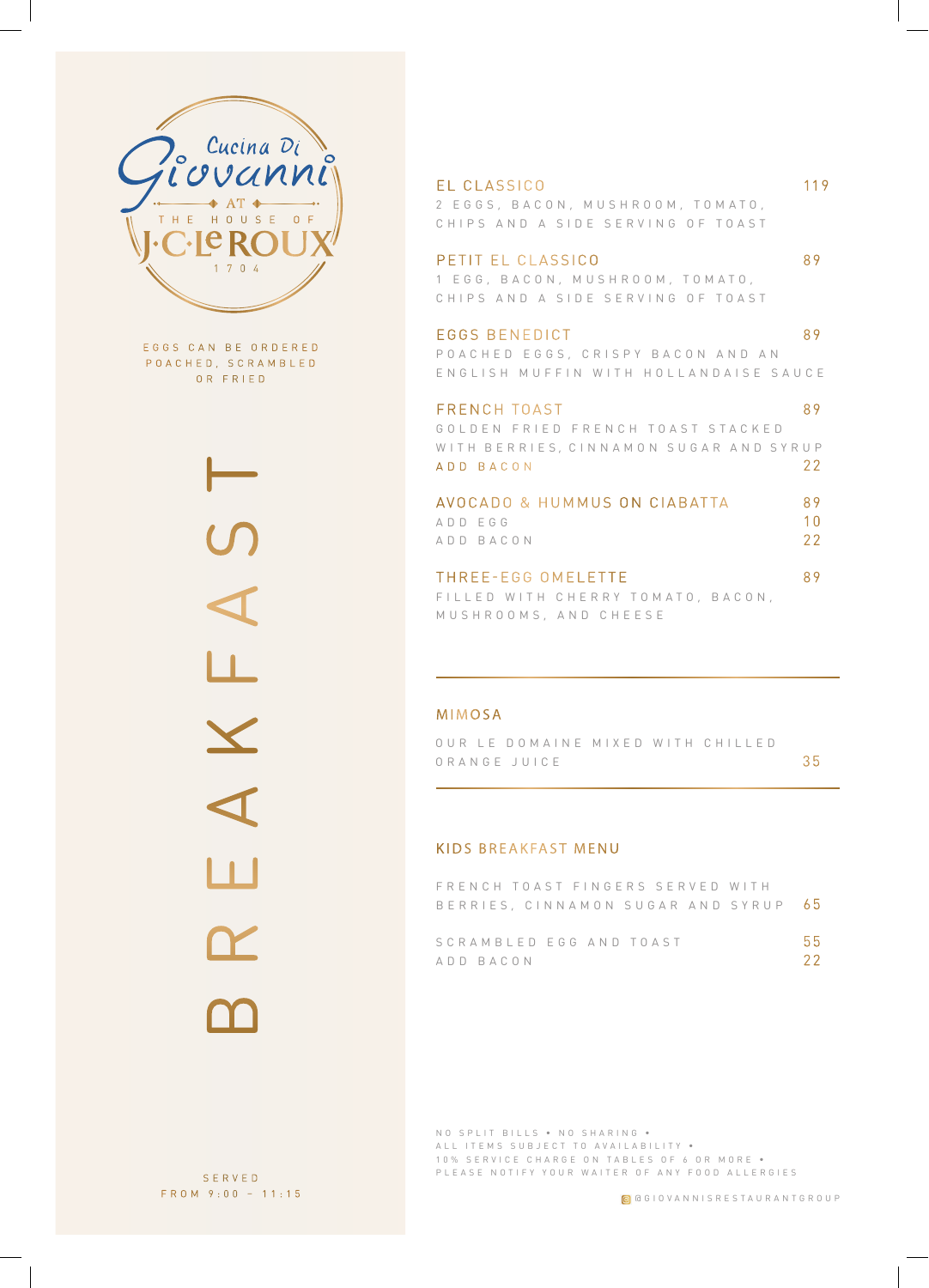ANTIPASTI ÷  $\overline{z}$ 

#### RISOTTO BALLS 85

GOLDEN FRIED RISOTTO BALLS WITH MIXED M U S H R O O M S, T R U F F L E O I L , O L I V E O I L A N D FRESH HERBS

#### GRILLED CALAMARI 89

C A L A M A R I T U B E S G R I L L E D I N A L E M O N B U T T E R A N D P A R S L E Y S A U C E , S E R V E D WITH RICE

#### PRAWN SPRING ROLLS 105

TWO SPRING ROLLS STUFFED WITH PRAWN, M O Z Z A R E L L A , C O R I A N D E R , S E R V E D W I T H AVOCADO

#### VEGETARIAN SPRINGROLLS 85

TWO SPRINGROLLS STUFFED WITH MOZZARELLA, PEPPERS AND CORIANDER, SERVED WITH AVOCADO

#### CHICKEN LIVERS 79 C H I C K E N L I V E R S P R E P A R E D I N A N A P O L I A N D ONION SAUCE, SERVED ON CIABATTA

PORK ON PORK 105 P O R K FILLET WRAPPED IN BACON, PORCINI MUSHROOMS, TRUFFLE OIL AND BASIL ON CIABATTA WITH A SIDE SALAD

#### CHEESE & CHARCUTERIE PLATTER 159

A S S O R T M E N T O F C H E E S E S, C U R E D M E A T S, PRESERVES, FRUIT AND BREADS

#### SNAILS CLASSICO 85 P R E P A R E D I N A T R A D I T I O N A L C R E A M Y GARLIC AND PARSLEY BUTTER SAUCE, SERVED WITH CIABATTA

#### OYSTERS **S Q**

NO SPLIT BILLS • NO SHARING • ALL ITEMS SUBJECT TO AVAILABILITY . 10% SERVICE CHARGE ON TABLES OF 6 OR MORE . PLEASE NOTIFY YOUR WAITER OF ANY FOOD ALLERGIES

SERVED FROM 11:30 – 17:00

LUNCH MENU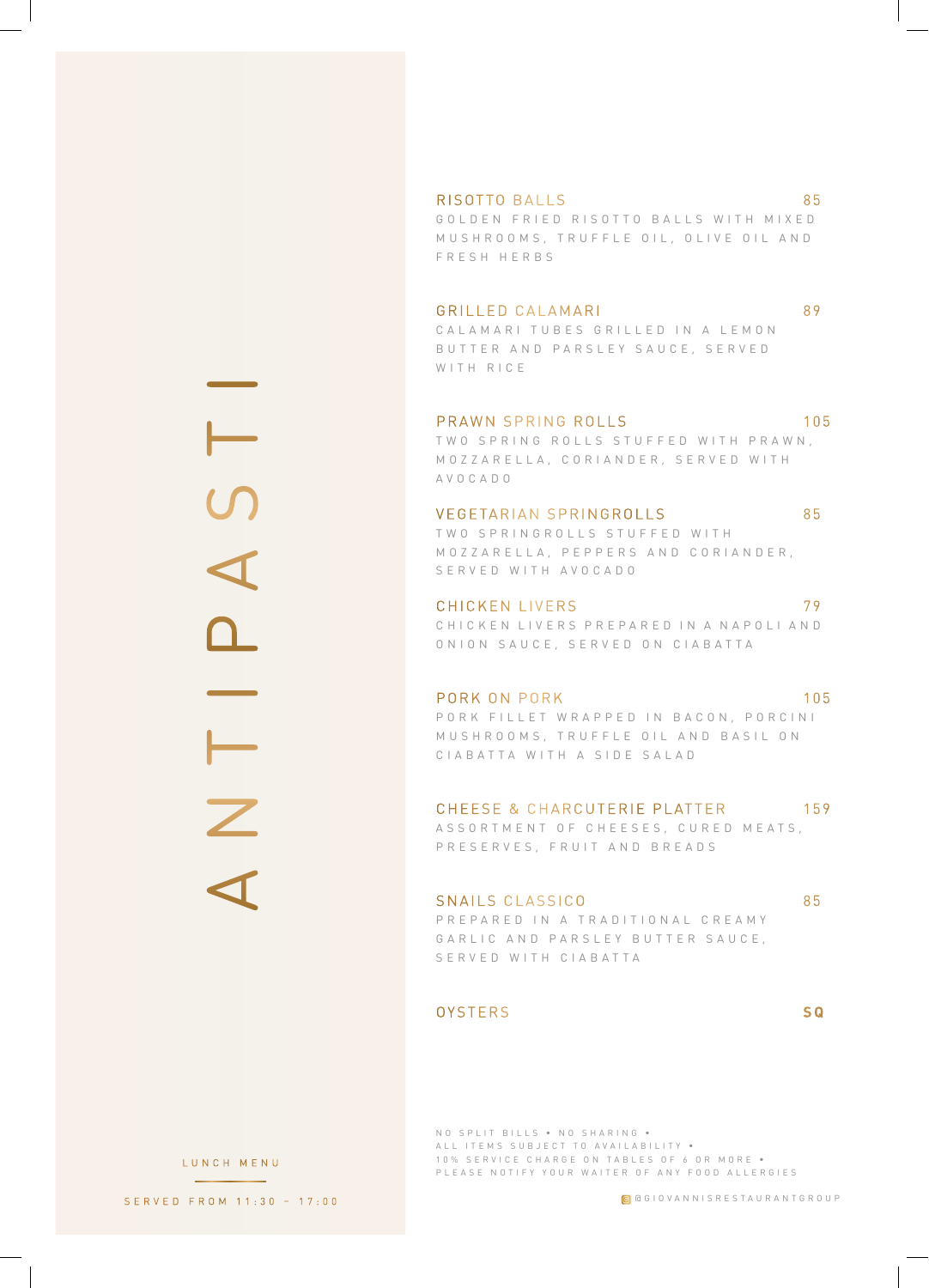PIZZA BREAD & INSALATE

P I Z Z A B R E A D 45

FRESHLY BAKED WITH OREGANO AND OLIVE OIL

#### PIZZA BREAD WITH CHEESE 69

FRESHLY BAKED WITH GARLIC, OREGANO, OLIVE OIL AND MOZZARELLA CHEESE

FOCACCIA 45 FRESHLY BAKED WITH GARLIC, OREGANO AND OLIVE OIL

#### FOCACCIA ATHENA 75

FRESHLY BAKED WITH GARLIC, OREGANO AND OLIVE OIL, TOPPED WITH FETA, ONION AND ROSEMARY

#### BACON, FETA AND AVOCADO SALAD 115

CRISPY BACON, AVOCADO, GREEN PEPPERS, O N I O N , O L I V E S , C R O U T O N S A N D F E T A , SERVED ON A BED OF CRISP GREENS

GREEK SALAD 85

TO M A TO, ONION, GREEN PEPPERS, FETA AND OLIVES, SERVED ON A BED OF CRISP GREENS

CRUMBED CHICKEN SALAD 115 C R U M B E D C H I C K E N S T R I P S , A V O C A D O , P E P P A D E W , T O M A T O , O N I O N , C R O U T O N S A N D FETA, SERVED ON A BED OF CRISP GREENS

PRAWN, CALAMARI, FETA & AVOCADO SALAD 129

G R I L L E D P R A W N S , G R I L L E D C A L A M A R I , TO MATO, FETA AND AVOCADO, SERVED ON A BED OF CRISP GREENS

THAI BEEF SALAD 125

PAN - FRIED BEEF FILLET STRIPS, TOMATO, O N I O N A N D P E P P E R S I N A S P I C Y S A U C E , SERVED ON A BED OF CRISP GREENS

NO SPLIT BILLS • NO SHARING • ALL ITEMS SUBJECT TO AVAILABILITY . 10% SERVICE CHARGE ON TABLES OF 6 OR MORE . PLEASE NOTIFY YOUR WAITER OF ANY FOOD ALLERGIES

@GIOVANNISRESTAURANTGROUP

LUNCH MENU

SERVED FROM 11:30 – 17:00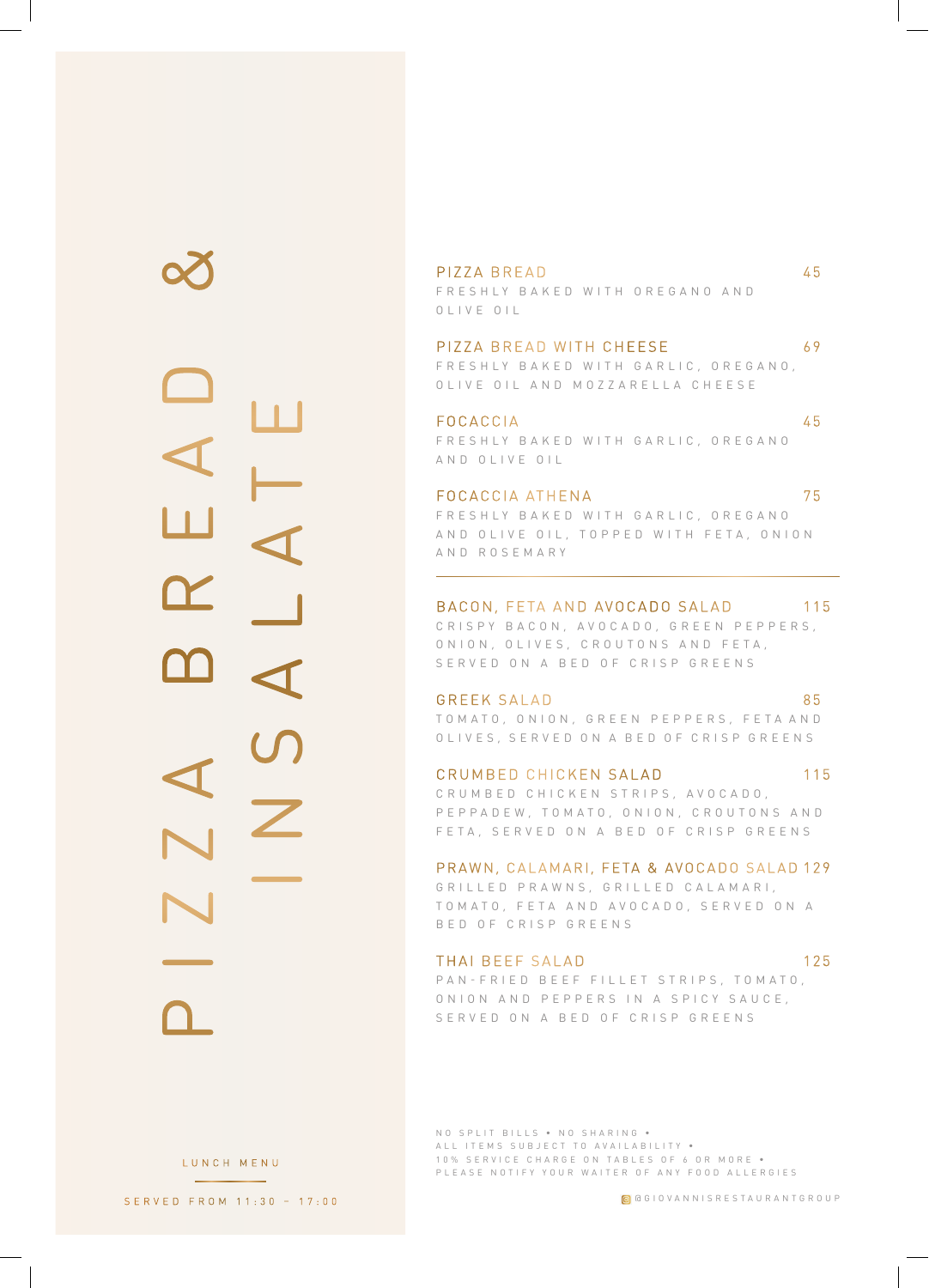GLUTEN FREE BASES 20 VEGAN CHEESE 45

> PIZZA  $\frac{1}{2}$

MARGHERITA 85 TOMATO AND MOZZARELLA REGINA 105 TOMATO, MOZZARELLA, MUSHROOM AND HAM HAWAIIAN 105 TOMATO, MOZZARELLA, HAM AND PINEAPPLE FARAI'S 105 T O M A T O , M O Z Z A R E L L A , B A C O N A N D P I N E A P P L E MARINARA 155 TO MATO, MOZZARELLA, CALAMARI, PRAWNS, CHILLI AND GARLIC PEPPERONI 115 TOMATO, MOZZARELLA, SALAMI, OLIVES, CHILLI AND GARLIC QUATTRO STAGIONI 135 TO M A T O , M O Z Z A R E L L A , H A M , M U S H R O O M , ARTICHOKE AND OLIVES QUATTRO FORMAGGI 125 TOMATO, MOZZARELLA, PARMESAN, GORGONZOLA AND BRIE VEGETARIAN 105 TO M A T O , M O Z Z A R E L L A , A R T I C H O K E , G R E E N PEPPER, ONION AND OLIVES CHIVAS' 115 TOMATO, MOZZARELLA, SPINACH, FETA AND OLIVES MEXICANA 119 T O M A T O , M O Z Z A R E L L A , B O L O G N A I S E , O N I O N , GREEN PEPPER AND CHILLI O'MUSTAFA 139 TOMATO, MOZZARELLA, CHICKEN, ONION, OLIVES, GREEN PEPPERS, MUSHROOM AND SUNDRIED TOMATO

NO SPLIT BILLS • NO SHARING • ALL ITEMS SUBJECT TO AVAILABILITY . 10% SERVICE CHARGE ON TABLES OF 6 OR MORE . PLEASE NOTIFY YOUR WAITER OF ANY FOOD ALLERGIES

LUNCH MENU

SERVED FROM 11:30 – 17:00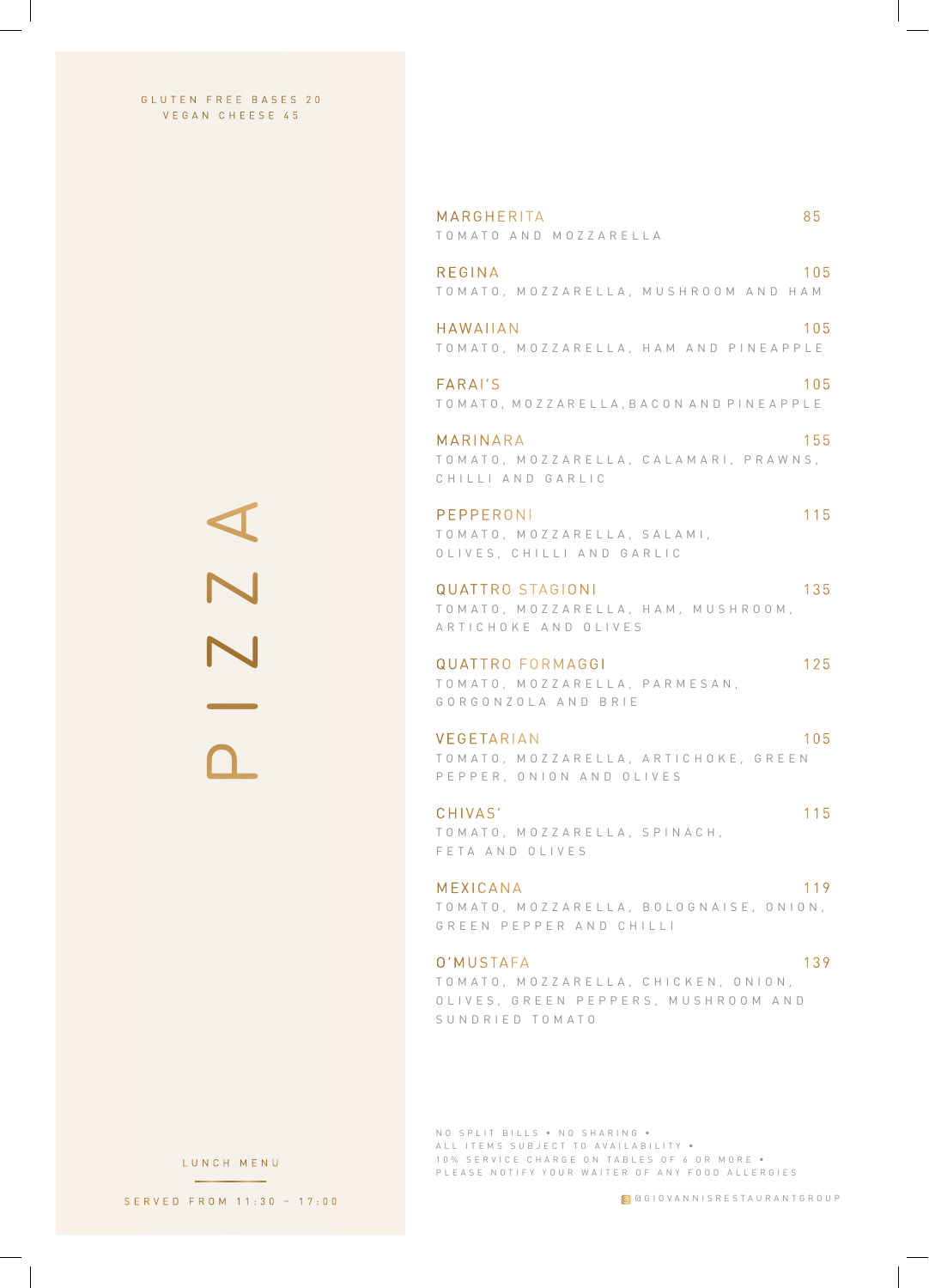GLUTEN FREE BASES 20 VEGAN CHEESE 45

> PIZZA 2 Z A

PETER'S 159 TO M A T O , M O Z Z A R E L L A , B E E F F I L L E T , R E D ONION, MUSHROOM AND AVOCADO THE DON 149 T O M A T O , M O Z Z A R E L L A , B E E F F I L L E T , SALAMI, HAM, CHORIZO AND CHILLI THE BENONI 115 TO MATO, MOZZARELLA, BACON, BANANA AND MUSHROOM THE WILD WEST 135 TOMATO, MOZZARELLA, BACON, F E T A A N D A V O C A D O THE NOT SO WILD 135 TO M A TO, M O Z Z A R E L L A , C H I C K E N , F E T A A N D AVOCADO BARBADOS 135 TOMATO, MOZZARELLA, CHICKEN, PINEAPPLE, PEPPERS AND FETA EXTRAS OLIVES, PINEAPPLE, PEPPERS, ONION, ROCKET, CORIANDER 13 M U S H R O O M , P E P P A D E W 16 BACON, HAM, CHORIZO, C H I C K E N , S A L A M I 22 FETA, GORGONZOLA, BRIE, MOZZARELLA, FIG, ARTICHOKE 25 BOLOGNAISE 32 AVOCADO **S Q**

P A R M A H A M 45 B E E F F I L L E T 55

PRAWNS 59

NO SPLIT BILLS • NO SHARING • ALL ITEMS SUBJECT TO AVAILABILITY . 10% SERVICE CHARGE ON TABLES OF 6 OR MORE . PLEASE NOTIFY YOUR WAITER OF ANY FOOD ALLERGIES

LUNCH MENU

SERVED FROM 11:30 – 17:00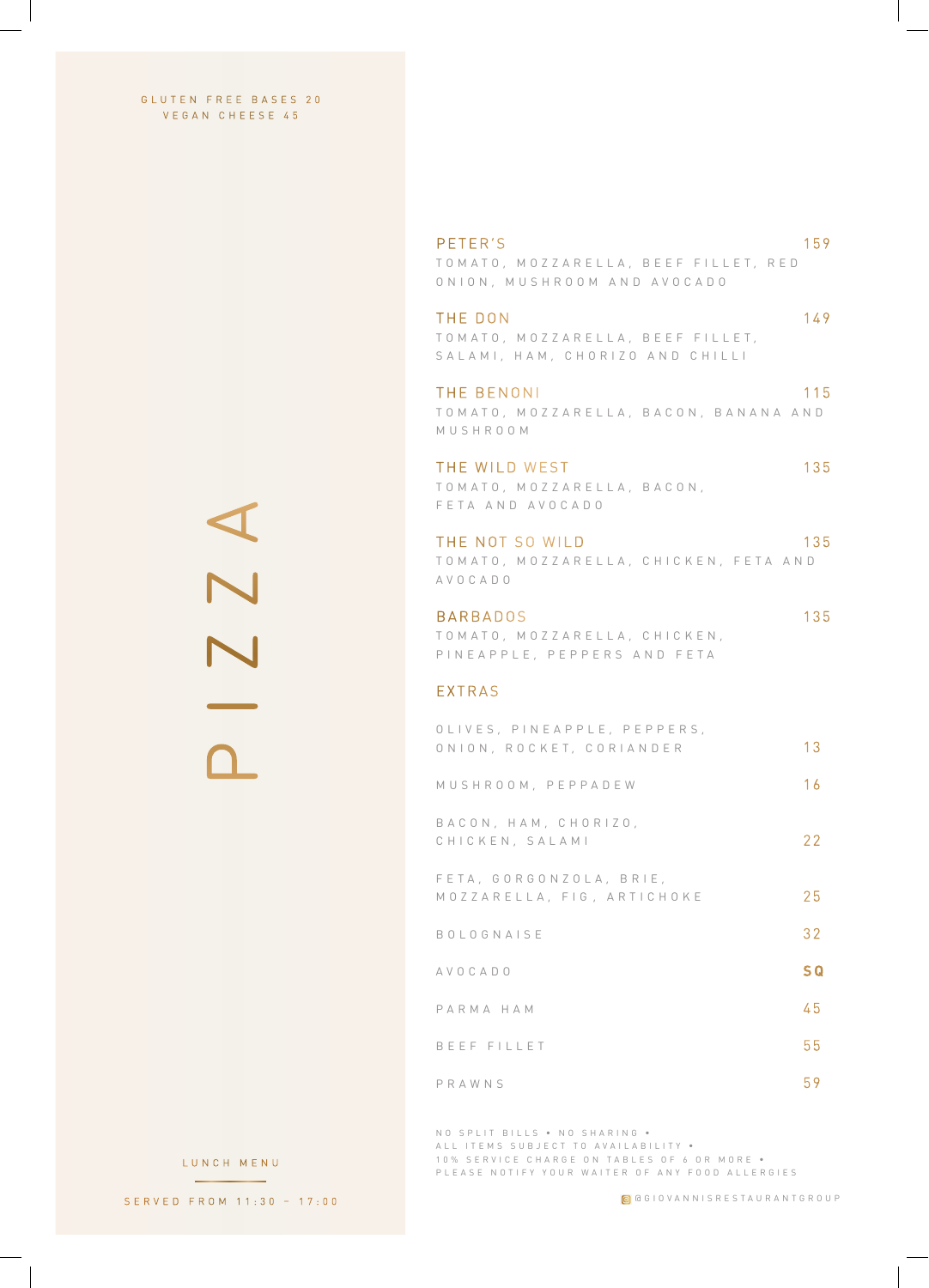A L L MAIN MEALS SERVED WITH YOUR CHOICE OF MASHED POTATO, FRIES, RICE, OR SALAD.

> MAINS U<br>Z I A I

#### ROXIS RIBS

| STICKY BBQ PORK RIBS 500G |  |  | 220 |
|---------------------------|--|--|-----|
| STICKY BBQ PORK RIBS 1KG  |  |  | 380 |

#### CHICKEN WINGS 159 C H I C K E N W I N G S C O O K E D I N A S T I C K Y B B Q SAUCE

#### ROXIS RIB, WING & BUBBLY COMBO 289

500 G PORK RIBS, BBQ WINGS AND FRIES WITH A GLASS OF J.C. LE ROUX LE DOMAINE

#### FILLET 205

3 0 0 G B E E F F I L L E T

BABY CHICKEN 185

B A B Y C H I C K E N D R E S S E D IN G A R L I C , L E M O N A N D O R E G A N O , C O O K E D I N O U R W O O D - F I R E D OVEN

### FISH OF THE DAY **S Q** GRILLED IN LEMON BUTTER AND PARSLEY

SAUCE TOPPED WITH PRAWN AND MOZARELLA

#### M OZ A M B I CA N P R AW N S **S Q**

8 M O Z A M B I C A N P R A W N S G R I L L E D I N A LEMON BUTTER OR PERI-PERI SAUCE

#### LAMB SHANK 239

LAMB SHANK COOKED IN A RED WINE AND ROSEMARY SAUCE

#### GRILLED CALAMARI 165

C A L A M A R I T U B E S G R I L L E D IN A L E M O N BUTTER AND PARSLEY SAUCE

#### EISBEIN 169

P O R K S H A N K S E R V E D C R I S P Y W I T H SAUERKRAUT

#### OXTAIL 195

C O O K E D IN R E D W I N E W I T H T O M A T O A N D O N I O N

#### EXTRAS

| CHEESE SAUCE   | 28 |
|----------------|----|
| PEPPER SAUCE   | 28 |
| MUSHROOM SAUCE | 28 |
| FRIES          | 39 |
| MASHED POTATO  | 39 |
| RICE           | 25 |
| SIDE SALAD     | 39 |
| PASTA          | 35 |

NO SPLIT BILLS • NO SHARING • ALL ITEMS SUBJECT TO AVAILABILITY . 10% SERVICE CHARGE ON TABLES OF 6 OR MORE . PLEASE NOTIFY YOUR WAITER OF ANY FOOD ALLERGIES

LUNCH MENU

SERVED FROM 11:30 – 17:00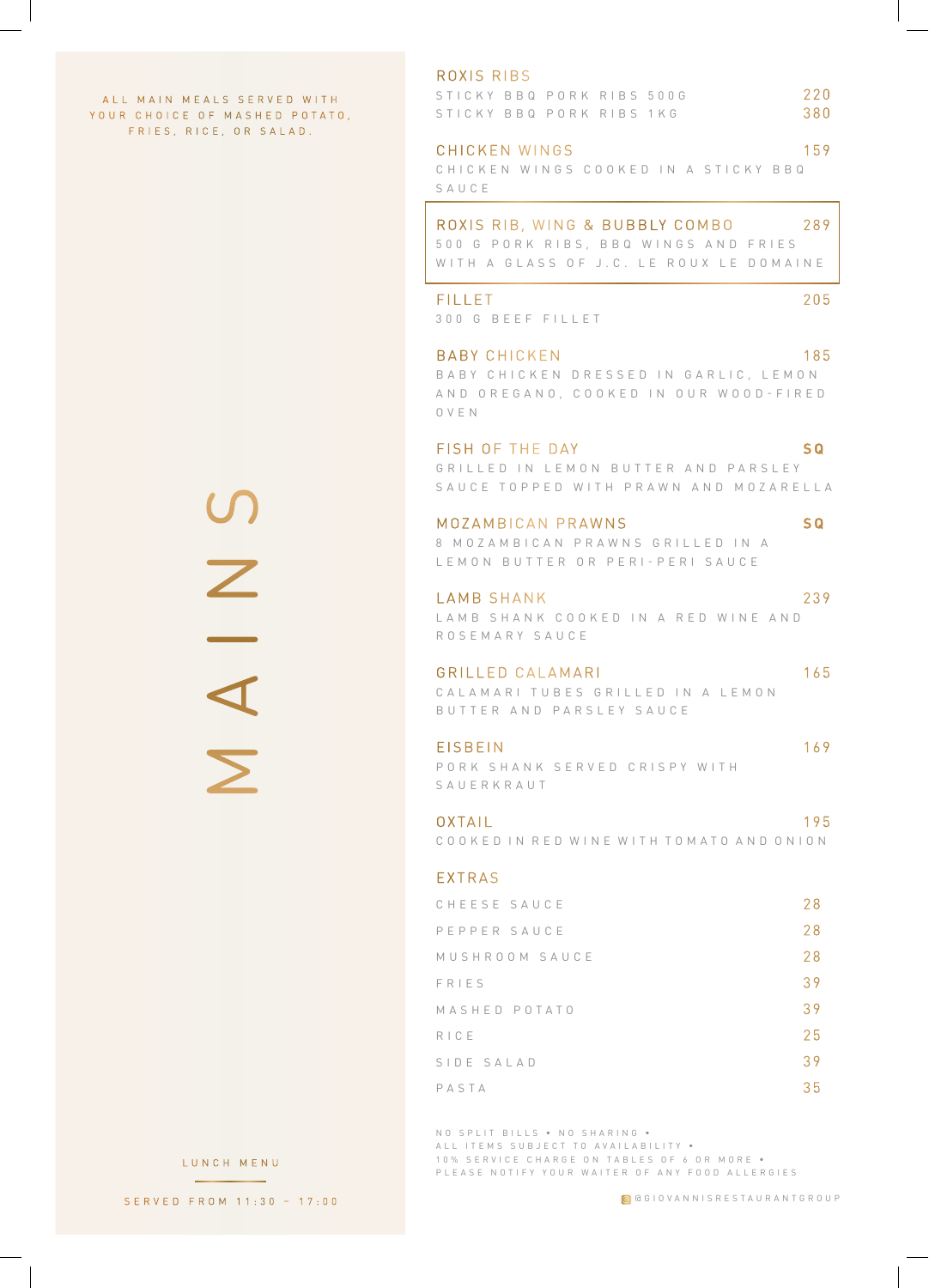A CHOICE OF LINGUINE, PENNE OR SPAGHETTI

> GNOCCHI 10 GLUTEN FREE PASTA 25

> > PASTA A 5 T

## PASTA

| NAPOLETANA<br>TOMATO, BASIL AND GARLIC                                                   | 89  |
|------------------------------------------------------------------------------------------|-----|
| AI FREDO<br>HAM, MUSHROOMS AND CREAM                                                     | 119 |
| POLLO<br>CHICKEN BREAST AND VEGETABLES SERVED<br>IN A WHITE WINE AND CREAM SAUCE         | 135 |
| <b>BOLOGNAISE</b><br>LEAN BEEF MINCE COOKED IN A TOMATO SAUCE                            | 125 |
| LASAGNE<br>BEEF LASAGNE COOKED IN OUR<br>WOOD-FIRED OVEN                                 | 135 |
| MIKE'S SPECIAL<br>DESHELLED PRAWNS, CALAMARI, CHILLI AND<br>HERBS                        | 159 |
| PRAWNS & CALAMARI<br>DESHELLED PRAWNS AND CALAMARI COOKED<br>IN A NAPOLI AND CREAM SAUCE | 159 |
| <b>STELIOS</b>                                                                           | 155 |

STRIPS OF BEEF FILLET, MUSHROOM AND PEPPERS COOKED IN A CREAM SAUCE

GIOVANNI 135 TOMATO AND CREAM, MUSHROOMS, BACON AND VEGETABLES

NO SPLIT BILLS • NO SHARING • ALL ITEMS SUBJECT TO AVAILABILITY • 10% SERVICE CHARGE ON TABLES OF 6 OR MORE . PLEASE NOTIFY YOUR WAITER OF ANY FOOD ALLERGIES

@GIOVANNISRESTAURANTGROUP

LUNCH MENU

SERVED FROM 11:30 – 17:00